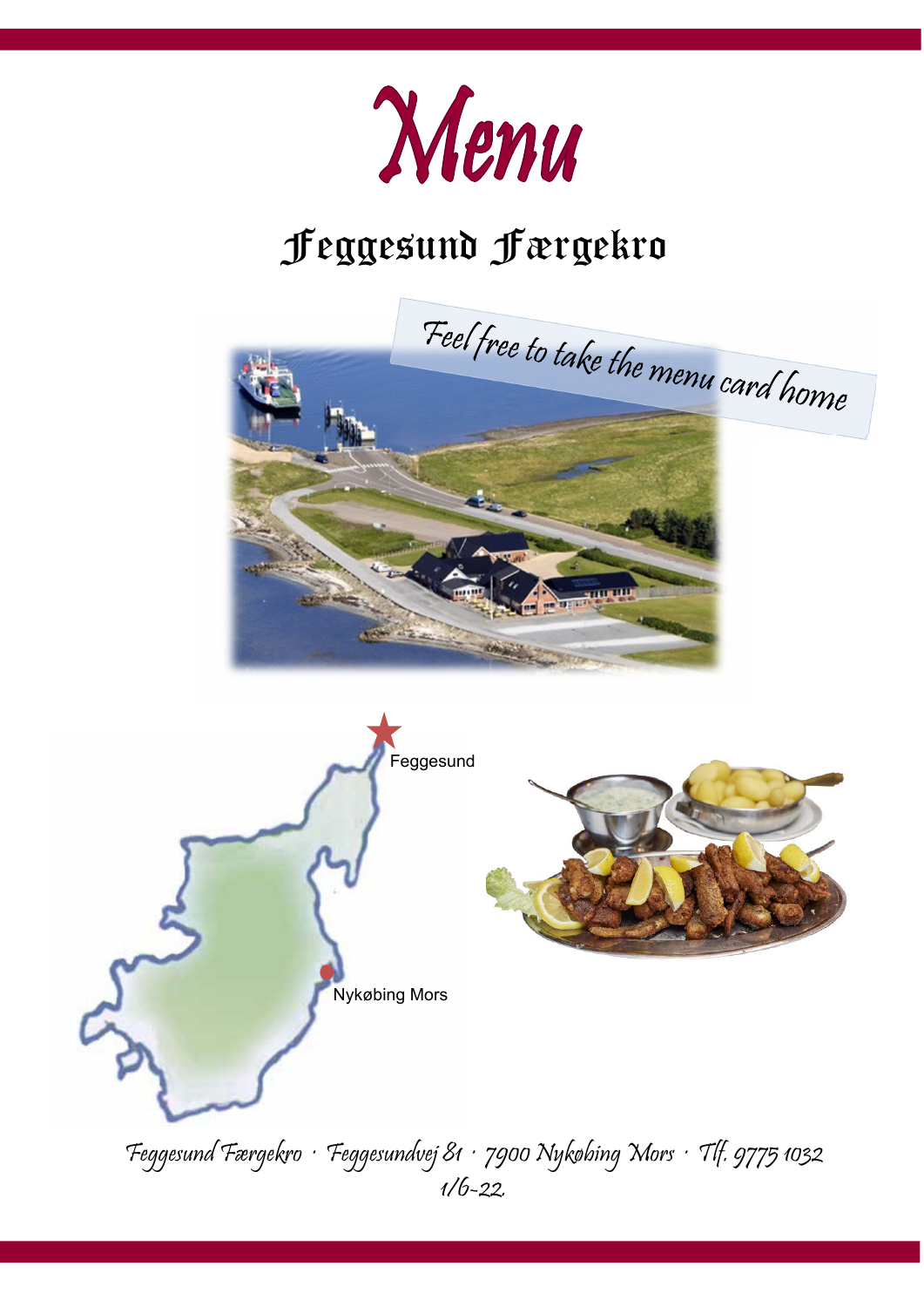#### **Courses** Served between kl. 11.30 and kl. 20.00

| 1. | <b>Speciality:</b> Fried eel with potatoes and parsley sauce<br>- Eat all you can - Do you want otherwise, such as beetroot<br>cucumber salad, apple puree - ask the staff | Kr. | 259,-    |
|----|----------------------------------------------------------------------------------------------------------------------------------------------------------------------------|-----|----------|
| 2. | Big "Faling star": white bread with fried fish fillets, shrimps,<br>smoked salmon, asparagus, lemon and homemade dressing                                                  | Kr. | 199,-    |
| 3. | Plaice (on pan) with shrimps and asparagus, white potatoes<br>and parsley sauce                                                                                            | Kr. | 189,-    |
| 4. | Beuf Béarnaise with mixed salad, pommes frites or potatoes<br>(fillet of beef, min. 200 gr.)                                                                               | Kr. | $259,-$  |
| 5. | Seasoned tenderloin schnitzel with pommes frites, mixed<br>salad and béarnaise sauce                                                                                       | Kr. | 199,-    |
| 6. | Schnitzel (tenderloin-beefsteak) with fried potatoes, peas<br>and butter-sauce                                                                                             | Kr. | 189,-    |
| 7. | Marinated chicken breast with pommes frites, mixed salad<br>and béarnaise sauce                                                                                            | Kr. | $189. -$ |
| 8. | Danish beefsteak with potatoes, onions, brown sauce and<br>beetroot                                                                                                        | Kr. | 169,-    |
| 9. | Vegetarian - Nuts paned pineapple rings with pommes frites,<br>mixed salad, bread and béarnaise sauce                                                                      | Kr. | $159,-$  |
|    | Gluten-free or sugar-free is made, ask the staff                                                                                                                           |     |          |
|    | Lunch<br>Served between 11.30 and 17.00                                                                                                                                    |     |          |
|    | 10. Feggebeef: Rye bread or white bread with hamburger (ox),<br>beetroot, capers, raw onions, horse radish and dressing.<br>If you want raw egg yolk - ask the staff       | Kr. | 139,-    |
|    | 11. "Faling star": white bread with fried fish fillet, shrimps, lemon                                                                                                      |     |          |
|    | and dressing                                                                                                                                                               | Kr. | 139,-    |
|    | 12. White bread with shrimps, lemon and caviar                                                                                                                             | Kr. | $95 -$   |
|    | 13. Warm fried fish fillet with rye bread and remoulade                                                                                                                    | Kr. | $59,-$   |
|    | 14. 3 pcs. fried eel with 2/2 rye bread                                                                                                                                    | Kr. | $90,-$   |
|    | 15. 1 pce. bread with smoked eel and scrambled eggs                                                                                                                        | Kr. | $75,-$   |
|    | 16. 3 pcs. homemade meatballs with rye bread and beetroot                                                                                                                  | Kr. | $60,-$   |
|    | 17. Mixed salad with shrimp and eggs, homemade dressing,<br>baguette                                                                                                       | Kr. | 89,-     |
|    | 18. Mixed salad with chicken breast and eggs, homemade<br>dressing, baguette                                                                                               | Kr. | 89,-     |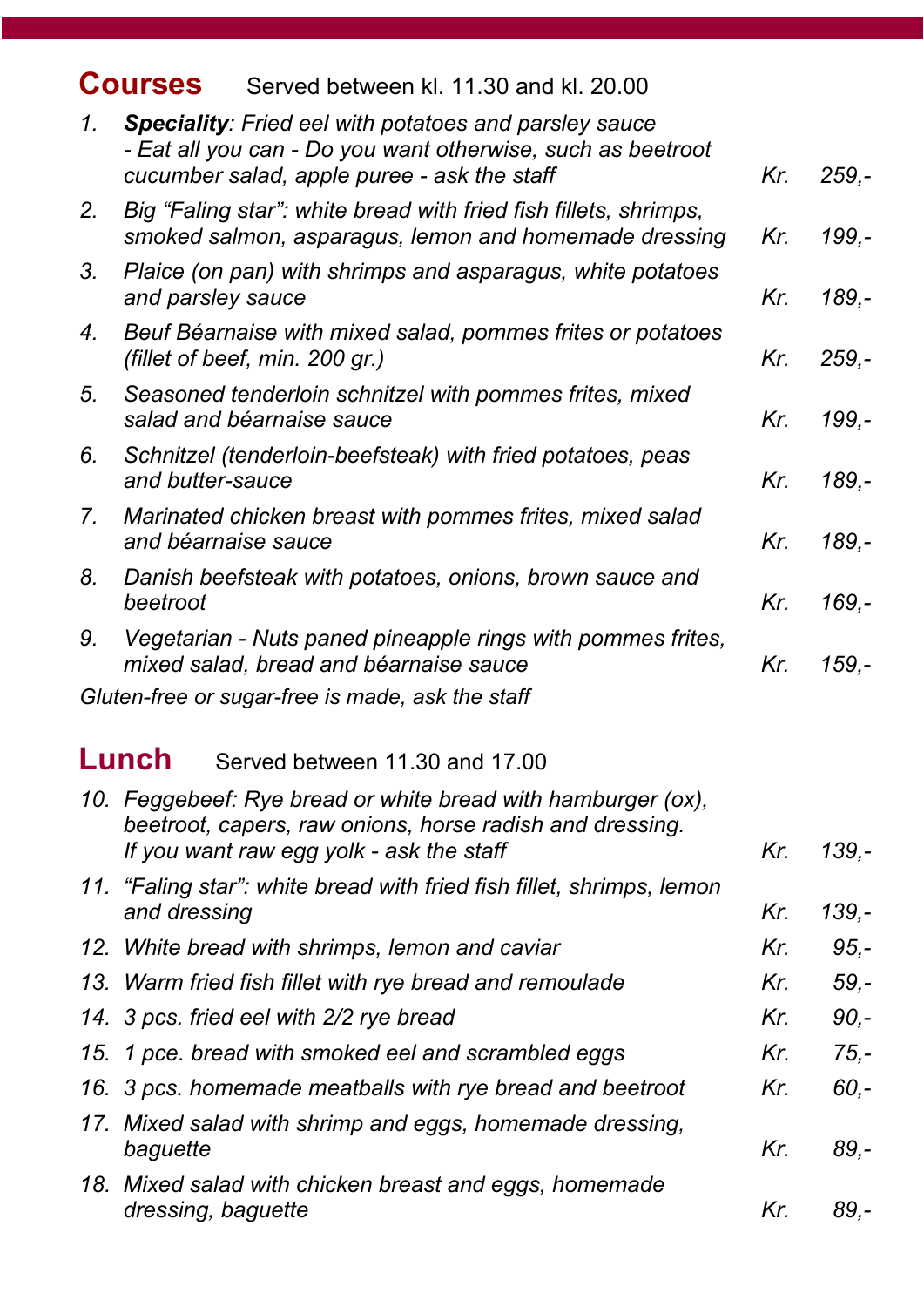# **For Children**

| 19. 2 frankfurter sausage with pommes frites or pasta | Kr. | $65 -$ |
|-------------------------------------------------------|-----|--------|
| 20. 2 homemade meatballs with pommes frites or pasta  | Kr. | $65 -$ |
| 21. Fried fish filet with pommes frites or pasta      | Kr. | $65 -$ |
| 22. Pommes frites                                     | Kr. | $40 -$ |
|                                                       |     |        |
| <b>Sweets</b>                                         |     |        |
| 23. Ice with chocolate sauce                          | Kr. | $60 -$ |
| 24. Ice with cherry sauce                             | Kr. | $60 -$ |
| 25. Ice with fruits                                   | Kr. | $60 -$ |
| 26. Pancake with ice                                  | Kr. | $70,-$ |
| 27. Banana Split                                      | Kr. | $70 -$ |
| 28. Irish coffee with 2 cl. Whisky                    | Kr. | $50 -$ |

# **Coffee**

| 30. Coffee with home-made biscuit                               | $Kr_{\cdot}$ | $-40. -$ |
|-----------------------------------------------------------------|--------------|----------|
| 31. Strawberry-rhubarb cake with whipped cream                  | Kr.          | $40. -$  |
| 32. Apple charlotte with whipped cream                          | Kr.          | - 40.-   |
| 33. Warm chocolate with whipped cream and home-made biscuit Kr. |              | $40. -$  |
| 34. White bread with cheese or rolled sausage                   | Kr.          | $40 -$   |

### **Drinks**

| 40. Beer from Thisted Bryghus: Morsø Pilsner or Thy Classic                                                                                                   | Kr. | $35 -$  |
|---------------------------------------------------------------------------------------------------------------------------------------------------------------|-----|---------|
| 41. Luxury beer: Limfjords Porter, Porse Gold, Øko-Humle                                                                                                      | Kr. | $45. -$ |
| 42. Beer: Grøn Tuborg                                                                                                                                         | Kr. | $35 -$  |
| 43. Without alcohol - Carlsberg Nordic, Thy Classic                                                                                                           | Kr. | $35 -$  |
| 44. Lemonade- bottle 25 cl.: Coca Cola, Cola Zerro, Sprite,<br>Fanta, Red raspberry, Lemon, Apple juice, Sugar free orange,<br>Ramlösa with or without citrus | Kr. | $30 -$  |
| 45. 1 glass of milk                                                                                                                                           | Kr. | $15. -$ |
| 46. Spring water - bottle 1/2 l.                                                                                                                              | Kr. | $20. -$ |
| 47. 1 bottle of ice water                                                                                                                                     | Kr. | $20. -$ |
| 48. Organic juice: Elderflower, Rhubarb, Blackcurrant                                                                                                         | Kr. | $42 -$  |